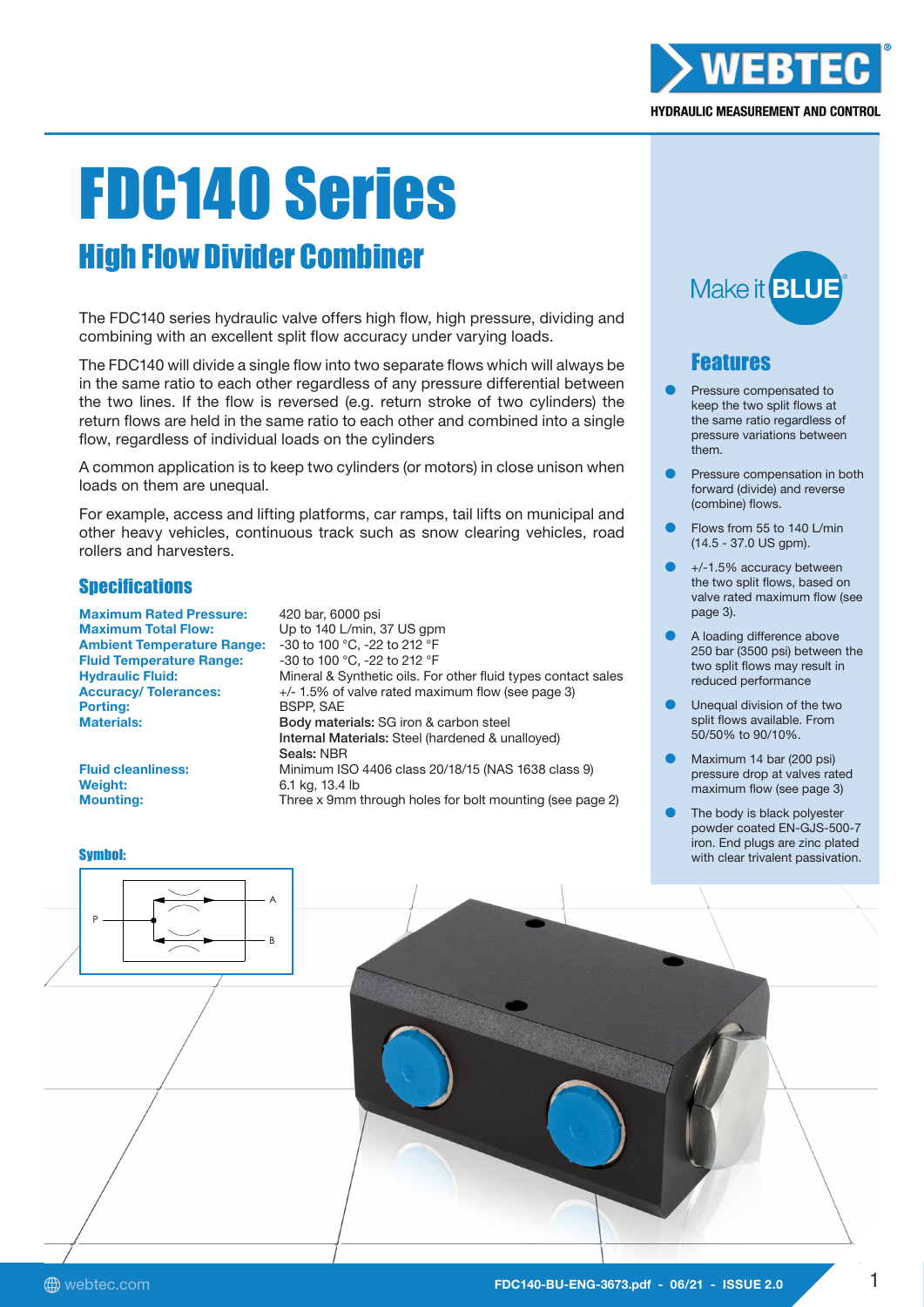

## Ordering Codes

| <b>TYPICAL CODE</b> | <b>DESCRIPTION</b>    | <b>SEE TABLE</b> | <b>YOUR CODE</b> |
|---------------------|-----------------------|------------------|------------------|
| <b>FDC140</b>       | FDC140 - Valve Type   |                  |                  |
| 100                 | Valve rated flow size | Table 1          |                  |
|                     | Porting               | Table 2          |                  |
| 50/50               | Split flow ratio *    | Table 3          |                  |

\* Division of split flows as a ratio

| <b>Table 1:</b> Valve rated flow size |                                          |                                           |  |  |  |  |
|---------------------------------------|------------------------------------------|-------------------------------------------|--|--|--|--|
| <b>CODE</b>                           | <b>FLOW RANGE L/MIN</b><br>$(MIN - MAX)$ | <b>FLOW RANGE US GPM</b><br>$(MIN - MAX)$ |  |  |  |  |
| 80                                    | $55 - 80$                                | $14.5 - 21.1$                             |  |  |  |  |
| 100                                   | $70 - 100$                               | $18.5 - 26.4$                             |  |  |  |  |
| 120                                   | $85 - 120$                               | $22.5 - 31.7$                             |  |  |  |  |
| 140                                   | 100 - 140                                | $26.4 - 37.0$                             |  |  |  |  |

#### Table 3: Split flow ratio

| <b>CODE</b> | <b>FRACTION OF P PORT FLOW</b> |               |  |  |  |
|-------------|--------------------------------|---------------|--|--|--|
|             | <b>A PORT</b>                  | <b>B PORT</b> |  |  |  |
| 50/50       | 1/2                            | 1/2           |  |  |  |
| 67/33       | 2/3                            | 1/3           |  |  |  |
| 75/25       | 3/4                            | 1/4           |  |  |  |
| 80/20       | 4/5                            | 1/5           |  |  |  |
| 83/17       | 5/6                            | 1/6           |  |  |  |
| 86/14       | 6/7                            | 1/7           |  |  |  |
| 88/13       | 7/8                            | 1/8           |  |  |  |
| 89/11       | 8/9                            | 1/9           |  |  |  |
| 90/10       | 9/10                           | 1/10          |  |  |  |

#### Table 2: Porting \*\*

| <b>CODE</b>   | <b>P PORT</b>             | <b>A PORT</b>           | <b>B PORT</b>           |
|---------------|---------------------------|-------------------------|-------------------------|
|               | $3/4$ "BSPP               | $1/2$ "BSPP             | $1/2$ " $BSPP$          |
| $\mathcal{D}$ | 1"BSPP                    | $3/4$ "BSPP             | 3/4"BSPP                |
| 3             | 1-1/16" -12UN #12 SAE ORB | 3/4" -16UN #8 SAE ORB   | 3/4" -16UN #8 SAE ORB   |
| 4             | 1-5/16" -12UN #16 SAE ORB | 1-16" -12UN #12 SAE ORB | 1-16" -12UN #12 SAE ORB |

\*\* Metric & other threads available to special order

### Installation Details

Dimensions in millimetres (Inches)